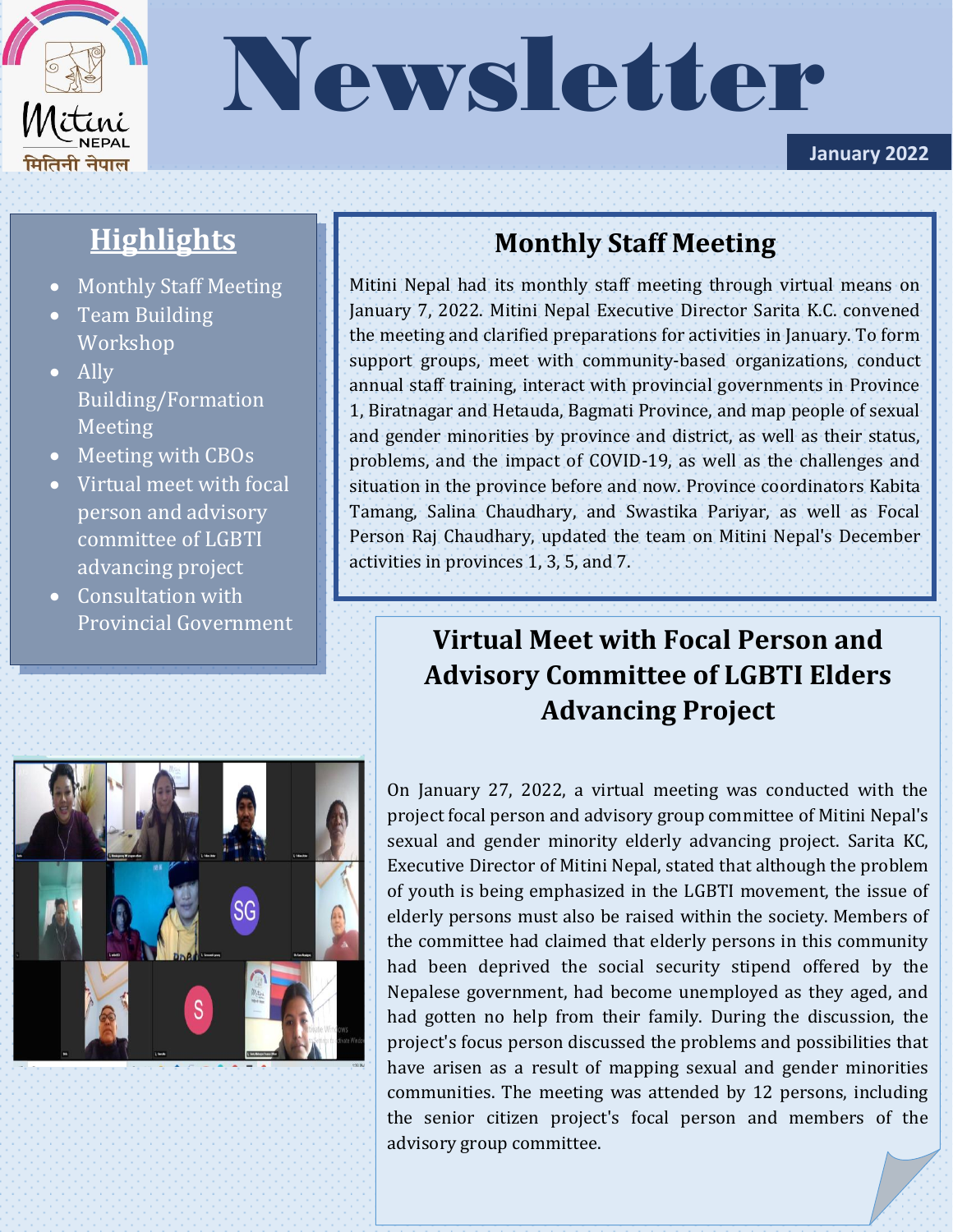### **Team Building Workshop**

Mitini Nepal organized a team building workshop for staff in Pokhara, Gandaki Province, on the 12th and 13th of January 2022, in support of the Foundation for a Just Society. Sarita KC, Executive Director of Mitini Nepal, initiated the training. Highlighting the program's goal, she stated that the training will aid in the participants' leadership development. Speaking on the organization's core values, Laxmi Ghalan, President of Mitini Nepal, stated that Mitini Nepal has always advocated for the rights of sexual and gender minorities, and that the organization relies on the support and encouragement of all communities to achieve its objectives. Sumeera Shrestha, resource person, conducted the first- and second-day sessions through the use of several effective games. On the first and second days, she discussed the movement's agenda and advocacy for the sexual and gender minority group, essential institutional principles, the necessity of communication and problem solving, decision making, flexibility and planning, trust building, and leadership. What is the significance of leadership development? Why is professional decency required? etc. The workshop brought 19 people, including Mitini Nepal staff and resource people.





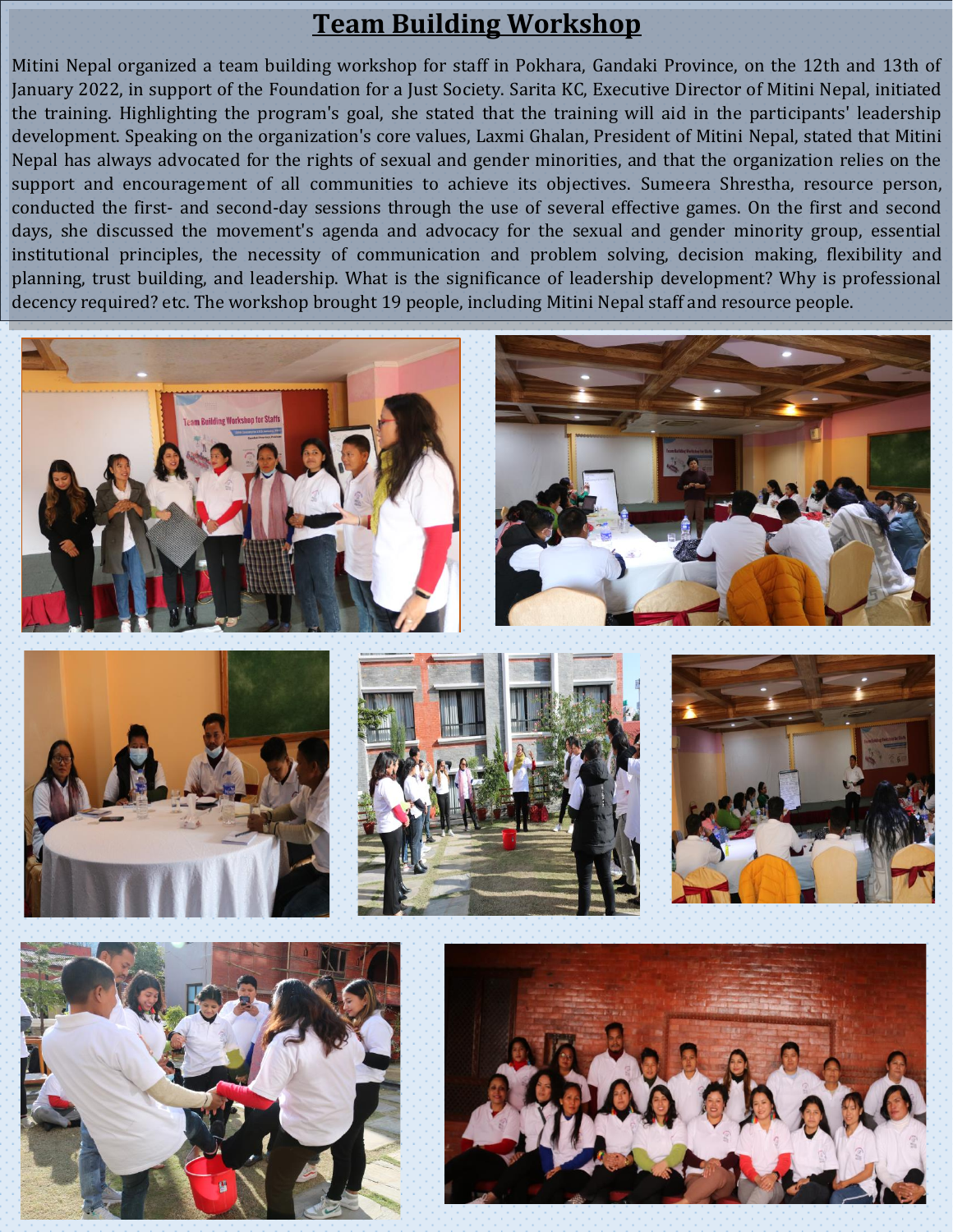#### **Ally Building/Formation Meeting**

Mitini Nepal organized a virtual meeting on January 22, 2022, with the goal of developing and building Ally groups with diverse organizations from Province 1, Bagmati Province, and Lumbini Province advocating for the human rights of the marginalize community. The program's major goal was to establish a strong network among the various groups in order for them to comprehend and explain each other's problems. Laxmi Ghalan, Chairperson of Mitini Nepal, spoke on the occasion and briefed the participants on the past and present situation of the sexual and gender minority community, stating that various human rights organizations working at all levels and levels should collaborate to protect and promote the community's human rights. Along with a presentation on Mitini's core values and the situation and issues of the LGBTI community, Ms. Sarita KC, Executive Director of Mitini Nepal, shares that while building the Ally, there should be 15 members from various organizations, and the members will mainstream each other's issues in their respective working areas. 50 participants attended the meeting, including representatives from various groups, journalists, teacher and Mitini Nepal staff.





#### **Meeting with community based organizations (CBOs)**

On January 25, 2022, a virtual meeting and discussion session with representatives of community-based organizations from Province 1, Bagmati Province, and Lumbini Province was conducted in collaboration with the Foundation for a Just Society and organized by Mitini Nepal. During the discussion session, representatives of the organization shared information about the activities of the communitybased organization that works to defend and promote the human rights of members of the sexual and gender minority community. Sarita K.C., Executive Director of Mitini Nepal, stated that 20 representatives from ten different organizations in Province 1, Bagmati Province, and Lumbini Province will receive training in proposal writing, report writing, and budgeting. She also stated that, among the organizations participating in the training, three will be chosen in the first year, three different organizations in the second year, and three other organizations in the third year based on the proposal, and funds would be granted to operate the programs.